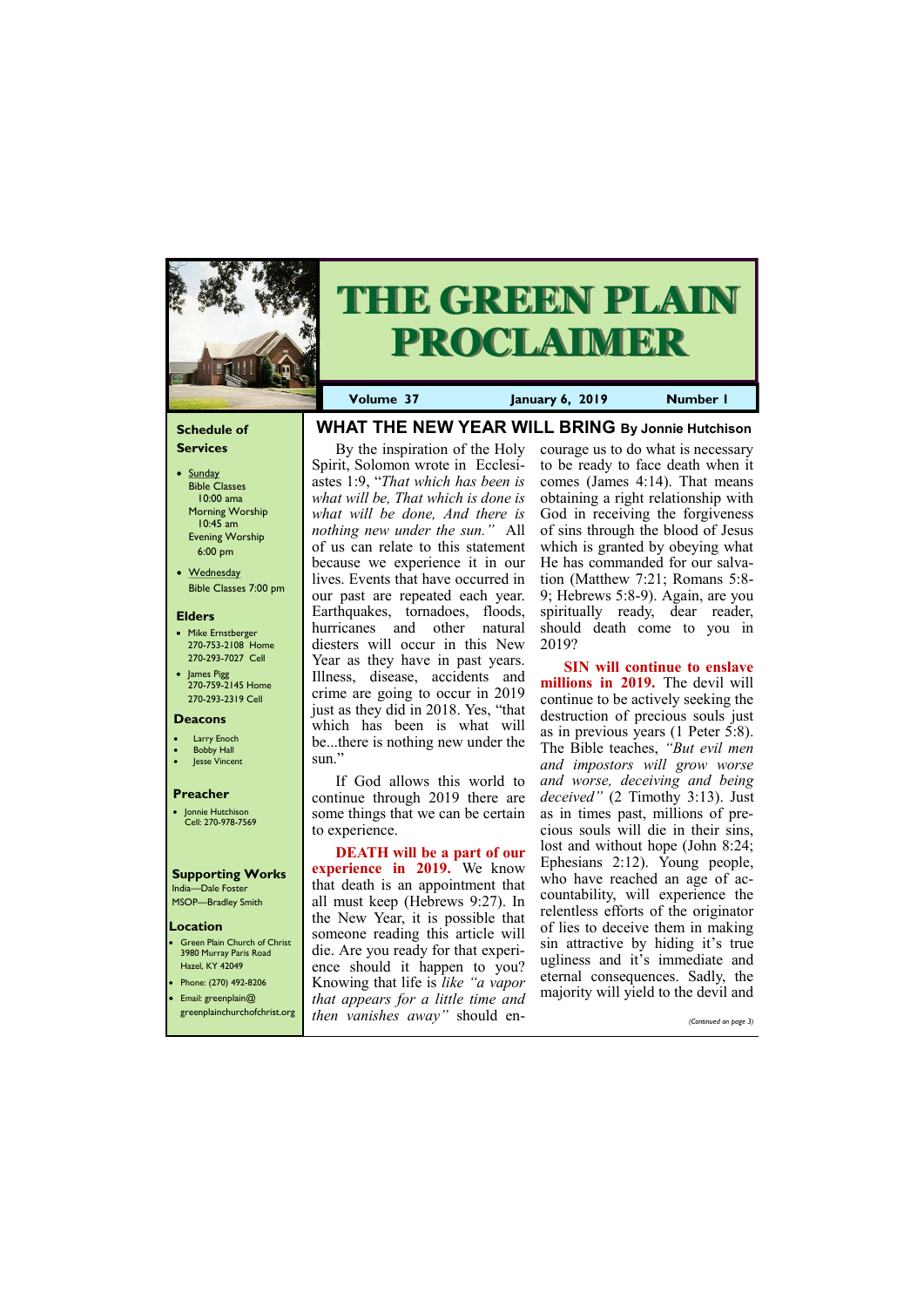# NEWS AND NOTES

- *REMEMBER IN PRAYER: Green Plain members*: Paul Brandon Lori Brandon, Peggy Jarvis, Rex and MargaretEnoch, Will Ed Travis , Mary Crutchfield, Vickie and Kaitlyn Canter, Tina Wyatt, Joanne Barnes. Frank Towery, Maxine Pool, Nancy Meacham, Hayes Grady, Carolyn Bryars, Marjorie Grady, Mary Lowrie, Mary Vincent, Jesse Vincent, Larry Enoch and Jim Fielder.
- **Family and Friends:** Betty Pond, Naomi Pigg, Byron White, Meredith Enoch, Kenneth Mizell, Anna Arrant, Walter Bryars, Ann Workman, Mike and Dollie Kiser, Will and Nancy Winchester, Dean Carroll, Maryanne Stubblefield, Annie Lyons, Kenzie Murdock, Brandon Wiggins, Jim Hutson, Amy Lyons, Janice Canter, Maryanne Pedigrew and Dale Foster. If you know of those who need to be added or removed from our prayer list please write down their names and hand it to Jonnie.
- **Pantry items for January:** 6—Apple sauce; 13—Green Beans; 20—Green Peas; 27—Pinto Beans.
- Please remember our **snacks for the hospital program** and place your items in the baskets in the lobby.
- **PASS IT ON!** When you have finished reading this bulletin, why not pass it on to a loved one, friend or neighbor. Use this as a tool to spread the gospel. Or, pick up extra copies to hand or mail to others.
- **See our Facebook page** for announcements, updates and articles. Access to past editions of this bulletin are available on our website at http://greenplainchurchofchrist.org.
- **Mission Work:** Please continue to pray for the preachers this congregation is supporting in India and for Dale Foster, Ronnie Gootan, David Nance and Mike Kiser in their respective works.
- Watch **"A Bible Answer"** each Sunday morning at 8:00 am on WQWQ TV in Paducah, KY. This program is also available on their website at abibleanswertv.org and on GBN and YouTube**.**
- **January 2019 Anniversaries:** Carolyn & Walter Byars 1-27; **Birthdays:** Marjorie Grady 1-26; Ruthie Sales 1-10; Shane Smith 1-14; Karen Workman 1-18. If we have left anyone out please let us know.
- **Why do people disobey God?** Why do Christians sometimes give in willingly to temptation? Jesus said, "If you love me, keep My commandments" (John 14:15). Since obeying Jesus expresses love for Him, what does disobedience indicate? The answer is a lack of love. Until one loves Jesus sincerely and without reservation, he or she will not continue in obedience. Do you love Him? - JH.



**Last Week**: What were the four principal offerings required under the Law of Moses as revealed in the book of Leviticus? *The burnt offering (Leviticus 1); the sin offering (Leviticus 4); the trespass offering*   $(i$ *tigus* 5:1-7:7); and the peace offer

**Page 2**

*BIBLE RESEARCH QUESTION*

*This Week: From whom were the Edomites descendants?* 

| (Leviticus 5:1-7:7); and the peace offering<br><b>To Be Announced</b><br>(Leviticus 3). |
|-----------------------------------------------------------------------------------------|
|-----------------------------------------------------------------------------------------|

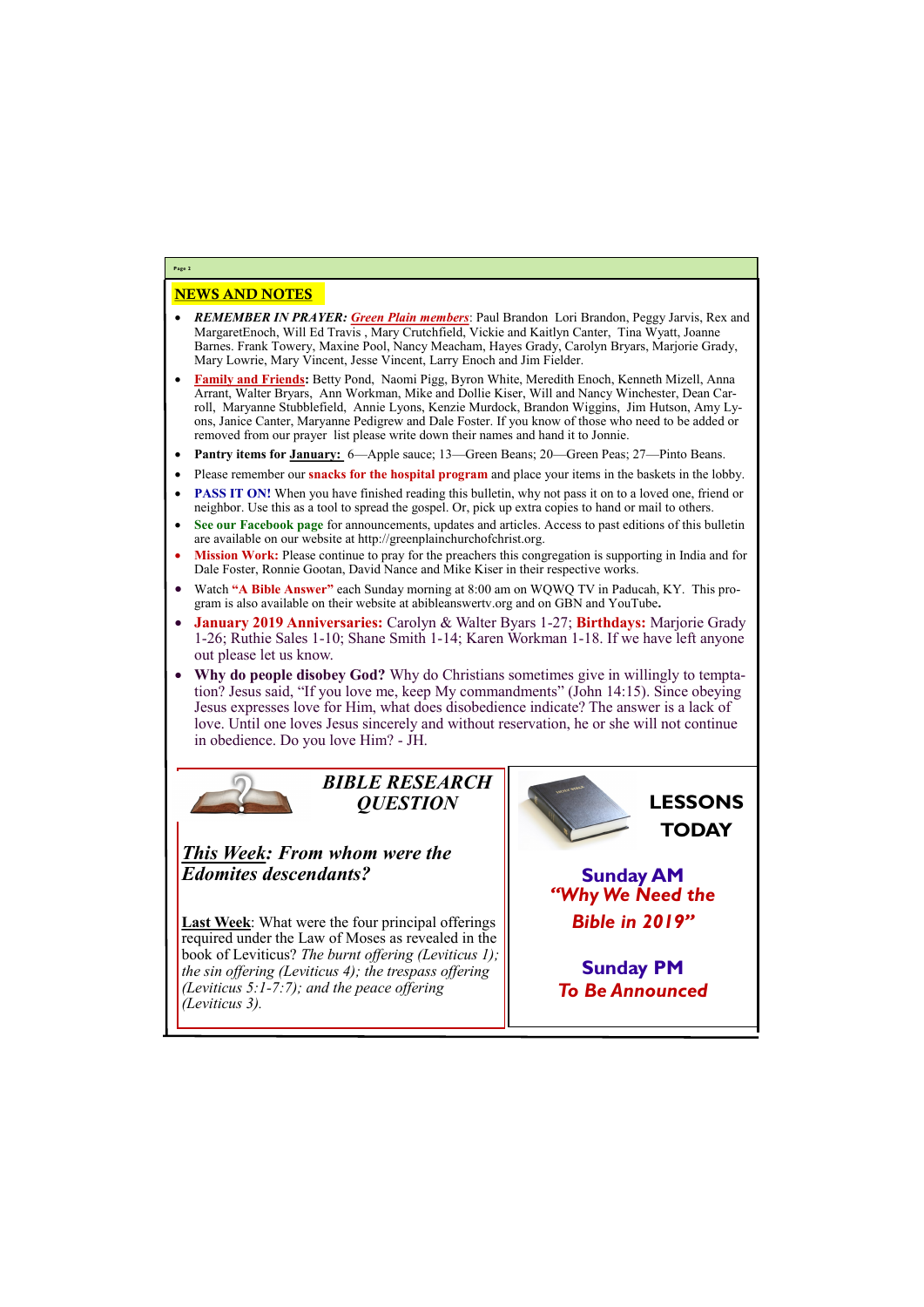**Page 3**

begin a lifetime of spiritual bondage to the one who seeks their everlasting destruction. Our hearts ache when we see so many of our youth choosing to love the world rather than God (1 John 2:15-16).

**God and His Word will be ignored and rejected by the majority in 2019.** This has always been true in every generation. In spite of God's warnings most will choose to follow a multitude to do evil (Exodus 23:2). Jesus spoke of two different paths one may take in life—the strait and narrow way which leads to life, and the broad way that leads to destruction. Of the broad way Jesus said, ""there are many who go in by it" and of the stait and narrow way, "few there be that find it" (Matthew 7:13-14). Which path will you choose in 2019? Will you reject God and His Word or submit to His will in loving obedience?

**A few will be "born again" in 2019.**  We hope and pray for this number to be multiplied many times. The "new birth" is essential to entering into the Kingdom of God (John 3:3-5). This spiritual birth takes place when a penitent believer confesses faith in Christ and is baptized into the death of Jesus Christ (Mark 16:16; Acts 2:38; Romans 6:3- 5; 1 Peter 1:22-23). Having received the washing away of sins by contacting the blood of Jesus, one is born into the spiritual family of God being a "new creation" in Christ (Acts 2:38-47; 22:16; Romans 6:3-4). 2019 can be the start of a new life for you, dear reader, if you will make the choice to obey the Lord.

**A few will continue their faithful service to the Lord in 2019.** These will continue to use their abilities and opportunities, seeking the lost, helping those in need, assembling for worship, studying the Bible and

looking with great anticipation to receiving the promised reward of eternal life. Like the *souls, For my yoke is easy and my burden is light"* (Matthew 11:28-30). Will you accept it?

apostle Paul, they are actively engaged in fighting the good fight of faith, finishing the race, keeping the faith and doing what they can do to reach the lost with the message of salvation (2 Timothy4:7-8). They are not ashamed of the gospel recognizing it as God's power to save (Romans 1:16-17). In 2019 these faithful brothers and sisters will continue to let their lights shine bringing glory to God (Matthew 5:16). Will you be among that number, dear friend? Will you be God's faithful servant in 2019?

The New Year is recognized as the time when resolutions are made. The greatest resolution that YOU or anyone else may make for 2019 is to resolve to accept and obey the will of God. Resolve to be a faithful child of God actively involved in loving and serving Him with your whole heart, mind and soul (Matthew 22:37). Resolve to seek the things that are above (Colossians 3:1-2). Resolve not to be distracted by the things of this world, all of which will perish (1 John 2:15- 17).

**One final thing that will not change in 2019 is God's love for you and His desire for your salvation.** God does not want you to be lost. He has done all He can do consistent with His divine nature to save you from your sins and to give you the hope of heaven. He has been longsuffering to us because He *"is not willing that any should perish, but that all should come to repentance"* (2 Peter 3:9). Even now He continues to plead for those who are lost to accept His offer of salvation. This side of the judgment, our Lord's plea will not change. In 2019 He will still be offering His gracious invitation, *"Come unto me all ye that labor and are heaven laden. Take my yoke upon you and learn of me, for I am meek and lowly in heart, and you shall find rest unto your* 

#### *(Continued from page 1)*